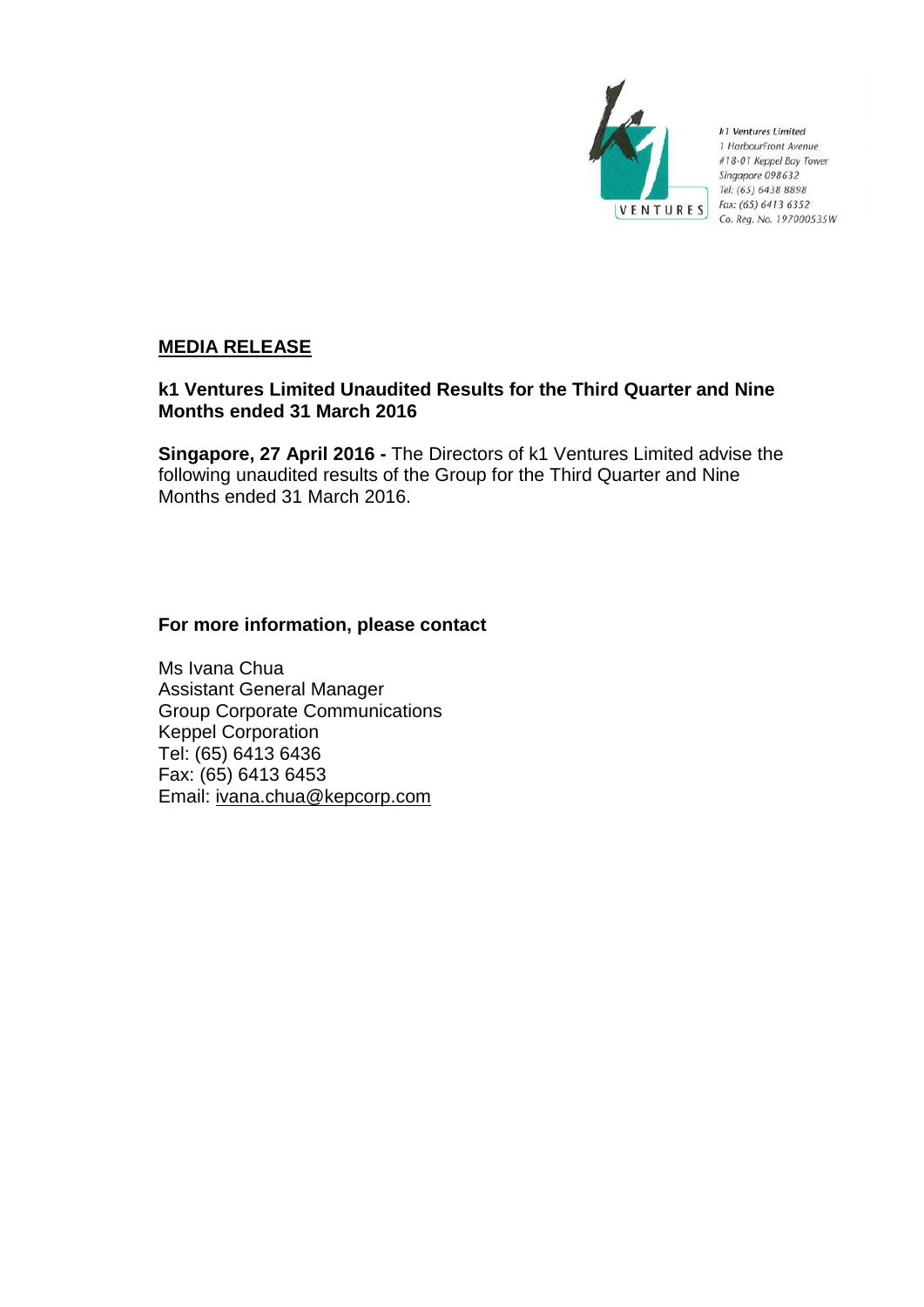# **K1 VENTURES LIMITED**

Co. Reg. No. 197000535W (Incorporated in the Republic of Singapore)

# **THIRD QUARTER 2016 FINANCIAL STATEMENTS & DIVIDEND ANNOUNCEMENT**

# **TABLE OF CONTENTS**

| <b>Paragraph</b> | <b>Description</b>                                                                                                                                                   | <b>Page</b>       |
|------------------|----------------------------------------------------------------------------------------------------------------------------------------------------------------------|-------------------|
|                  | <b>FINANCIAL STATEMENTS &amp; DIVIDEND ANNOUNCEMENT</b>                                                                                                              | $1 - 13$          |
| 1                | GROUP PROFIT AND LOSS ACCOUNT                                                                                                                                        | 1                 |
| $\overline{c}$   | CONSOLIDATED STATEMENT OF COMPREHENSIVE INCOME                                                                                                                       | 3                 |
| 3                | <b>BALANCE SHEETS</b>                                                                                                                                                | 4                 |
| 4                | STATEMENTS OF CHANGES IN EQUITY                                                                                                                                      | 6                 |
| 5                | CONSOLIDATED STATEMENT OF CASH FLOWS                                                                                                                                 | 9                 |
| 6                | <b>AUDIT</b>                                                                                                                                                         | 10                |
| 7                | <b>AUDITORS' REPORT</b>                                                                                                                                              | 10                |
| 8                | <b>ACCOUNTING POLICIES</b>                                                                                                                                           | 10                |
| 9                | CHANGES IN THE ACCOUNTING POLICIES                                                                                                                                   | 10                |
| 10               | <b>REVIEW OF GROUP PERFORMANCE</b>                                                                                                                                   | 10                |
| 11               | VARIANCE FROM FORECAST STATEMENT                                                                                                                                     | 11                |
| 12               | <b>PROSPECTS</b>                                                                                                                                                     | 11                |
| 13               | <b>DIVIDEND</b>                                                                                                                                                      | 11                |
| 14               | <b>SEGMENT ANALYSIS</b>                                                                                                                                              | $12 \overline{ }$ |
| 15               | <b>REVIEW OF SEGMENT PERFORMANCE</b>                                                                                                                                 | 13                |
| 16               | INTERESTED PERSON TRANSACTIONS                                                                                                                                       | 13                |
| 17               | CONFIRMATION THAT THE ISSUER HAS PROCURED UNDERTAKINGS<br>FROM ALL ITS DIRECTORS AND EXECUTIVE OFFICERS (IN THE<br>FORMAT SET OUT IN APPENDIX 7.7) UNDER RULE 720(1) | 13                |
|                  | <b>CONFIRMATION BY THE BOARD</b>                                                                                                                                     | 14                |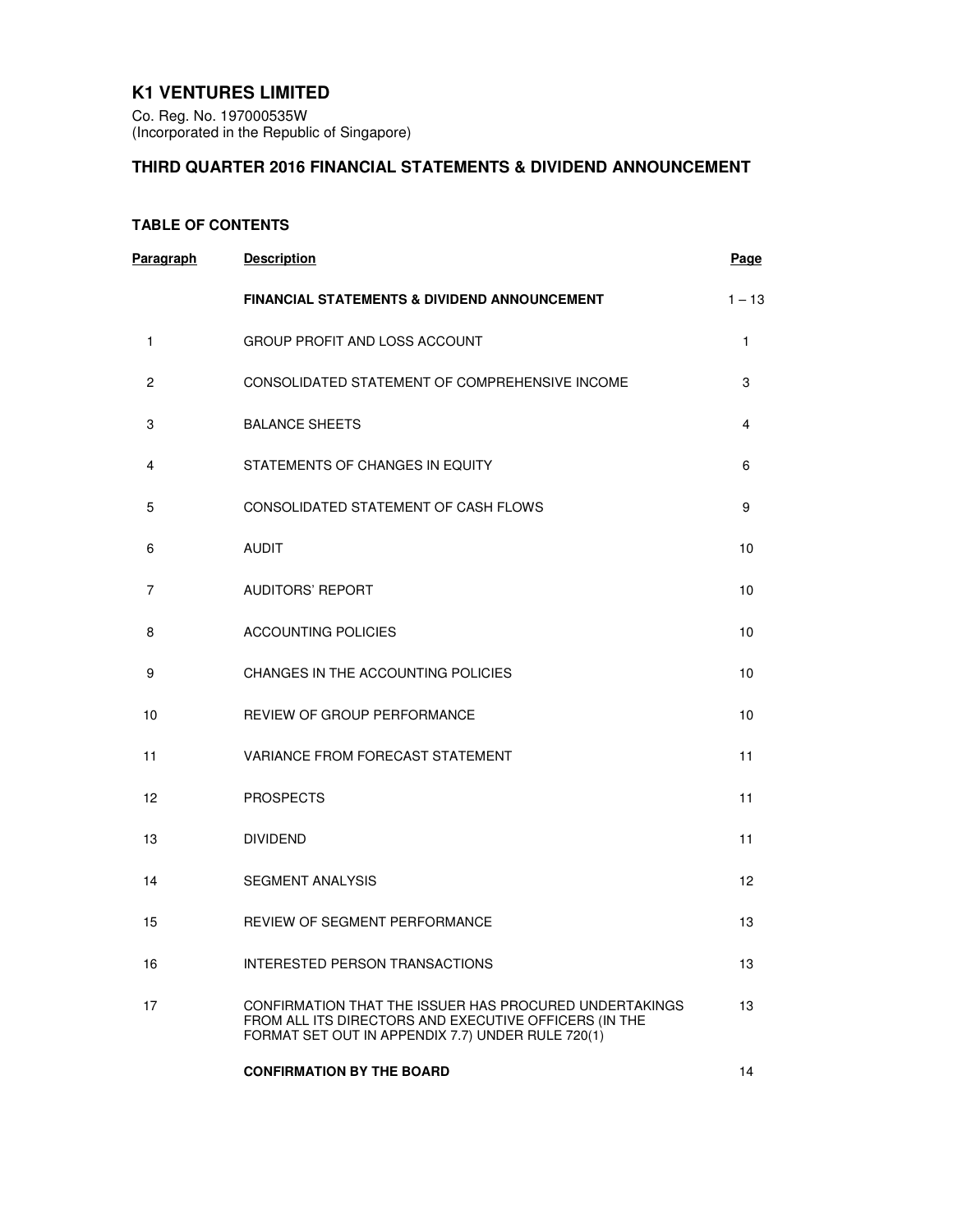# **K1 VENTURES LIMITED**

## **THIRD QUARTER 2016 FINANCIAL STATEMENTS & DIVIDEND ANNOUNCEMENT**

### **UNAUDITED RESULTS FOR THIRD QUARTER AND NINE MONTHS ENDED 31 MARCH 2016**

The Directors of **k1 Ventures Limited** advise the following unaudited results of the Group for the third quarter and nine months ended 31 March 2016.

# **1. GROUP PROFIT AND LOSS ACCOUNT**

**for the third quarter and nine months ended 31 March 2016** 

|                                                                            |                | <b>Third Quarter</b>                  |                                       |                   | <b>Nine Months</b>                    |                                       |                   |
|----------------------------------------------------------------------------|----------------|---------------------------------------|---------------------------------------|-------------------|---------------------------------------|---------------------------------------|-------------------|
|                                                                            | <b>Note</b>    | 1 Jan 16<br>to<br>31 Mar 16<br>\$'000 | 1 Jan 15<br>to<br>31 Mar 15<br>\$'000 | $+/(-)$ %         | 1 Jul 15<br>to<br>31 Mar 16<br>\$'000 | 1 Jul 14<br>to<br>31 Mar 15<br>\$'000 | $+$ /(-) %        |
| Revenue                                                                    | 1a             | 51,712                                | 3,096                                 | >500.0            | 154,605                               | 57,508                                | 168.8             |
| Net carrying value of                                                      |                |                                       |                                       | <b>NM</b>         |                                       | (18, 225)                             | <b>NM</b>         |
| investment disposed<br>Staff costs<br>Other operating<br>(expenses)/income |                | (53)<br>(15, 843)                     | (44)<br>2,874                         | 20.5<br><b>NM</b> | (193)<br>(37,783)                     | (161)<br>5,772                        | 19.9<br><b>NM</b> |
| <b>Profit before tax</b>                                                   | 1 <sub>b</sub> | 35,816                                | 5,926                                 | >500.0            | 116,629                               | 44,894                                | 159.8             |
| Taxation<br>Profit for the period                                          | 1 <sub>c</sub> | (861)<br>34,955                       | (885)<br>5,041                        | (2.7)<br>>500.0   | (2,815)<br>113,814                    | (5,881)<br>39,013                     | (52.1)<br>191.7   |
| Attributable to:                                                           |                |                                       |                                       |                   |                                       |                                       |                   |
| Shareholders of the<br>Company                                             |                | 34.955                                | 5,041                                 | >500.0            | 113,814                               | 39,013                                | 191.7             |
| <b>EBITDA*</b>                                                             |                | 35,816                                | 5,926                                 | >500.0            | 116,629                               | 44,894                                | 159.8             |
| Earnings per ordinary share **<br>- basic                                  | 1d             | 8.07 cts                              | $1.16$ cts                            | >500.0            | 26.28 cts                             | 9.01 cts                              | 191.7             |

\* EBITDA is defined as profit/(loss) before tax, finance expenses, depreciation and amortization

\*\* Comparative figures for EPS have been adjusted for the share consolidation of every five existing issued ordinary shares into one ordinary share

- diluted 1d 8.07 cts 1.16 cts >500.0 26.28 cts 9.01 cts 191.7

NM - Not meaningful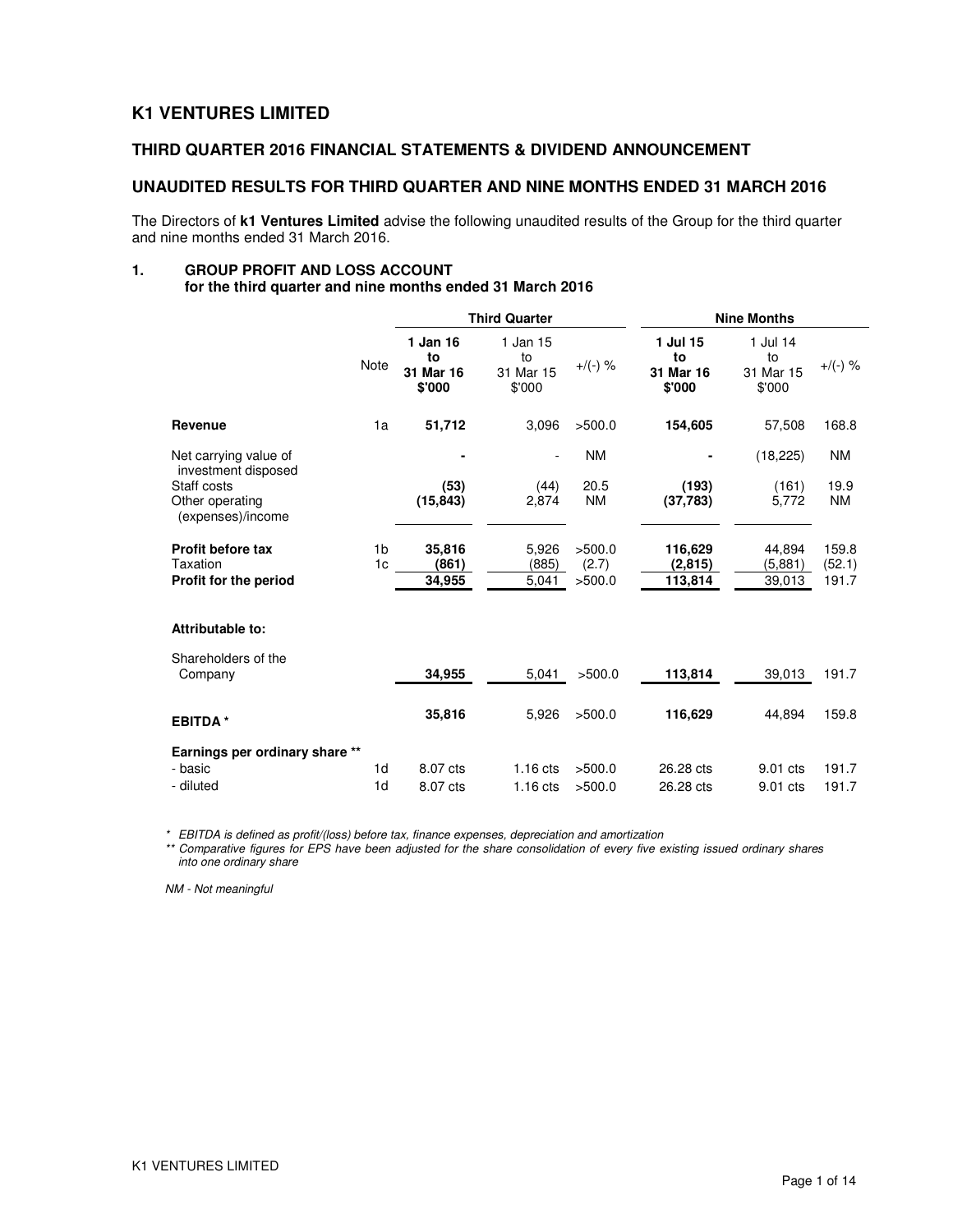### **NOTES TO GROUP PROFIT AND LOSS ACCOUNT**

### 1a. Breakdown of revenue

| <b>Third Quarter</b>                  |                                       |                                |                                       |                                       |                           |
|---------------------------------------|---------------------------------------|--------------------------------|---------------------------------------|---------------------------------------|---------------------------|
| 1 Jan 16<br>to<br>31 Mar 16<br>\$'000 | 1 Jan 15<br>to<br>31 Mar 15<br>\$'000 | $+$ /(-)<br>$\frac{1}{\alpha}$ | 1 Jul 15<br>to<br>31 Mar 16<br>\$'000 | 1 Jul 14<br>to<br>31 Mar 15<br>\$'000 | $+$ /(-)<br>$\frac{1}{6}$ |
| ۰                                     |                                       | ΝM                             |                                       | 45.584                                | <b>NM</b>                 |
| 51,654                                | 3,041                                 | >500.0                         | 154,302                               | 11,794                                | >500.0                    |
| 58                                    | 55                                    | 5.5                            | 303                                   | 130                                   | 133.1                     |
| 51,712                                | 3,096                                 | >500.0                         | 154,605                               | 57,508                                | 168.8                     |
|                                       |                                       |                                |                                       |                                       | <b>Nine Months</b>        |

1b. Pre-tax profit of the Group is arrived at after crediting/(charging) the following:

|                                                                                                           | <b>Third Quarter</b>                  |                                       |                        |                                       | <b>Nine Months</b>                    |                        |
|-----------------------------------------------------------------------------------------------------------|---------------------------------------|---------------------------------------|------------------------|---------------------------------------|---------------------------------------|------------------------|
|                                                                                                           | 1 Jan 16<br>to<br>31 Mar 16<br>\$'000 | 1 Jan 15<br>to<br>31 Mar 15<br>\$'000 | $+$ /(-)<br>$\%$       | 1 Jul 15<br>to<br>31 Mar 16<br>\$'000 | 1 Jul 14<br>to<br>31 Mar 15<br>\$'000 | $+$ /(-)<br>$\%$       |
| Profit on sale of investments<br>Foreign exchange translation<br>realised on liquidation of<br>subsidiary | ۰<br>(2, 417)                         | ۰<br>۰                                | <b>NM</b><br><b>NM</b> | (20,050)                              | 27,359<br>1,586                       | <b>NM</b><br><b>NM</b> |
| Foreign exchange (loss)/gain                                                                              | (5,080)                               | 3,873                                 | <b>NM</b>              | (593)                                 | 7,336                                 | <b>NM</b>              |

1c. There was no material adjustment for under or over provision of tax in respect of prior years.

### 1d. Earnings per ordinary share

|                                                                                                | <b>Third Quarter</b>        |                             |                          | <b>Nine Months</b>          |                             |                  |
|------------------------------------------------------------------------------------------------|-----------------------------|-----------------------------|--------------------------|-----------------------------|-----------------------------|------------------|
|                                                                                                | 1 Jan 16<br>to<br>31 Mar 16 | 1 Jan 15<br>to<br>31 Mar 15 | $+$ /(-)<br>$\%$         | 1 Jul 15<br>to<br>31 Mar 16 | 1 Jul 14<br>to<br>31 Mar 15 | $+$ /(-)<br>$\%$ |
| Earnings per ordinary share of the Group based<br>on net profit attributable to shareholders:- |                             |                             |                          |                             |                             |                  |
| Based on weighted average number of shares*                                                    | 8.07 cts                    | $1.16$ cts                  | >500.0                   | 26.28 cts                   | 9.01 cts                    | 191.7            |
| - Weighted average number of shares ('000)                                                     | 433,124                     | 433,124                     | $\overline{\phantom{a}}$ | 433.124                     | 433,124                     |                  |

The fully diluted earnings per ordinary share is the same as the basic earnings per ordinary share as there is no dilutive potential ordinary shares.

\* Comparative figures for EPS have been adjusted for the share consolidation of every five existing issued ordinary shares into one ordinary share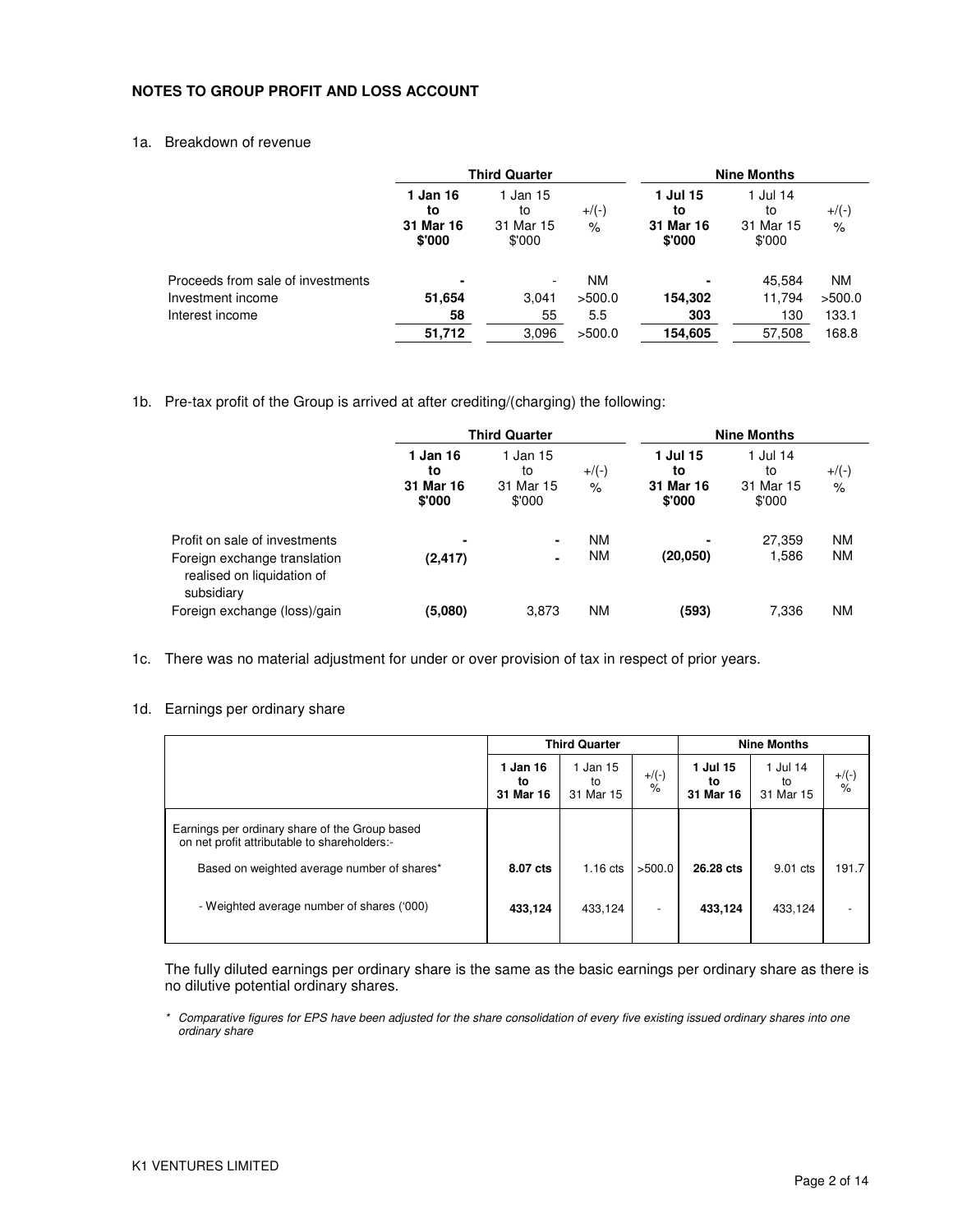### **2. CONSOLIDATED STATEMENT OF COMPREHENSIVE INCOME for the third quarter and nine months ended 31 March 2016**

|                                                                                                                               | <b>Third Quarter</b>                  |                                       |              | <b>Nine Months</b>                    |                                       |                 |  |
|-------------------------------------------------------------------------------------------------------------------------------|---------------------------------------|---------------------------------------|--------------|---------------------------------------|---------------------------------------|-----------------|--|
|                                                                                                                               | 1 Jan 16<br>to<br>31 Mar 16<br>\$'000 | 1 Jan 15<br>to<br>31 Mar 15<br>\$'000 | $+/(-)$<br>% | 1 Jul 15<br>to<br>31 Mar 16<br>\$'000 | 1 Jul 14<br>to<br>31 Mar 15<br>\$'000 | $+/(-)$<br>$\%$ |  |
| Profit for the period                                                                                                         | 34,955                                | 5,041                                 | >500.0       | 113,814                               | 39,013                                | 191.7           |  |
| Items that may be reclassified<br>subsequently to profit or loss:<br>Fair value changes on available-for-<br>sale investments | 736                                   | 2,092                                 | (64.8)       | (1,586)                               | (4, 162)                              | (61.9)          |  |
| Fair value changes on available-for-<br>sale assets realised & transferred to<br>profit and loss account                      |                                       | (46)                                  | <b>NM</b>    | 36                                    | 733                                   | (95.1)          |  |
| Exchange differences arising on<br>consolidation                                                                              | (6, 377)                              | 3,944                                 | <b>NM</b>    | (761)                                 | 11,142                                | <b>NM</b>       |  |
| Reclassification of currency<br>translation reserve to profit or loss<br>on liquidation of subsidiary                         | 2,417                                 | $\overline{\phantom{a}}$              | <b>NM</b>    | 20,050                                | (1,586)                               | <b>NM</b>       |  |
| Other comprehensive income for<br>the period                                                                                  | (3,224)                               | 5,990                                 | <b>NM</b>    | 17,739                                | 6,127                                 | 189.5           |  |
| Total comprehensive income for<br>the period                                                                                  | 31,731                                | 11,031                                | 187.7        | 131,553                               | 45,140                                | 191.4           |  |
| Attributable to:                                                                                                              |                                       |                                       |              |                                       |                                       |                 |  |
| Shareholders of the Company                                                                                                   | 31,731                                | 11,031                                | 187.7        | 131,553                               | 45,140                                | 191.4           |  |

NM - Not meaningful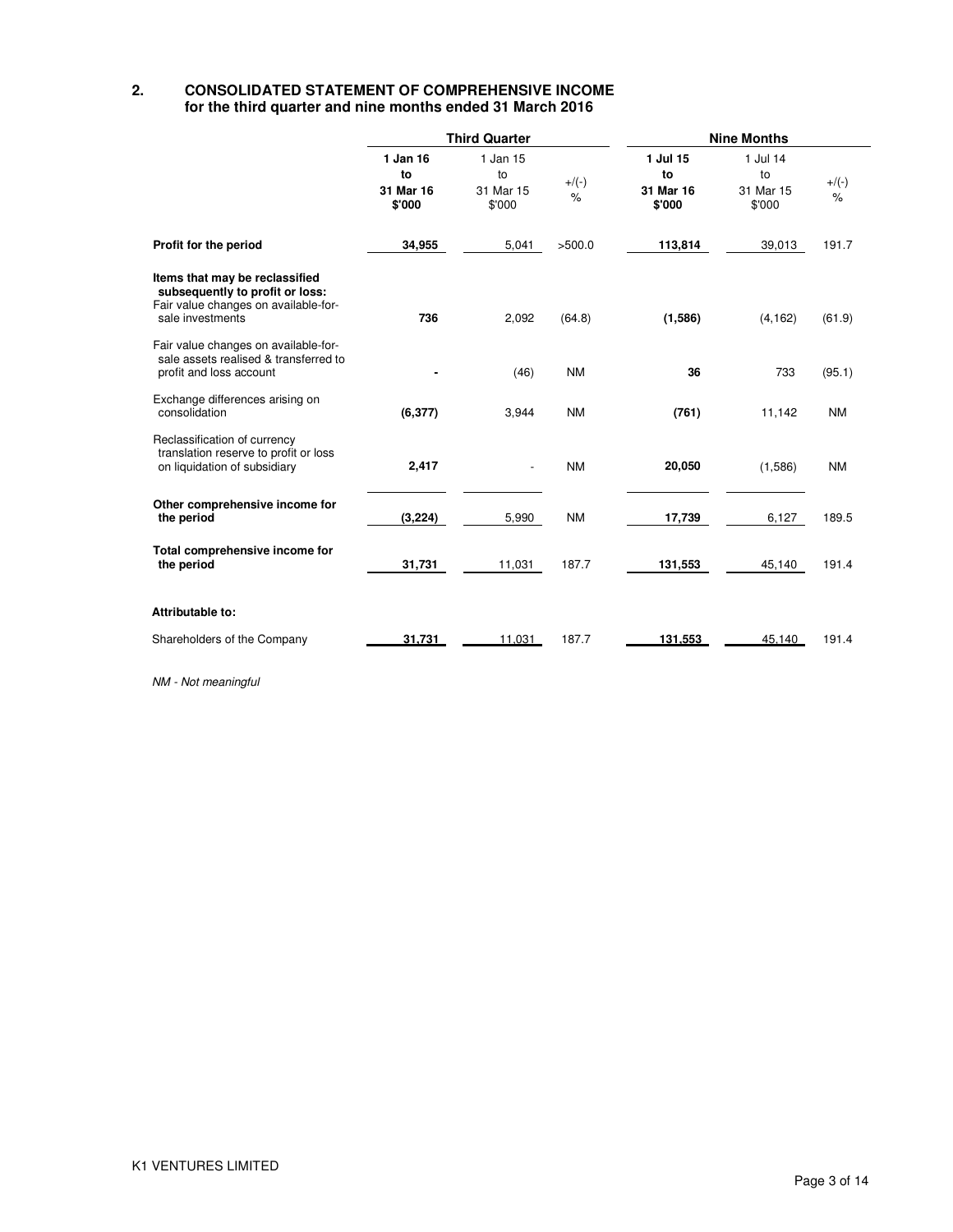## **3. BALANCE SHEETS as at 31 March 2016**

|                                                                                        |                              | Group                        | $C$ o m $p$ a n $y$          |                              |  |
|----------------------------------------------------------------------------------------|------------------------------|------------------------------|------------------------------|------------------------------|--|
|                                                                                        | As at<br>31 Mar 16<br>\$'000 | As at<br>30 Jun 15<br>\$'000 | As at<br>31 Mar 16<br>\$'000 | As at<br>30 Jun 15<br>\$'000 |  |
| <b>Share capital</b><br><b>Reserves</b>                                                | 163,955<br>54,470            | 196,439<br>13,873            | 163,955<br>46,306            | 196,439<br>10,720            |  |
| Share capital & reserves                                                               | 218,425                      | 210,312                      | 210,261                      | 207,159                      |  |
| <b>Represented by:</b><br><b>Subsidiaries</b><br><b>Investments</b><br>Note receivable | 151,872                      | 155,111                      | 85,248<br>67,983             | 90,664<br>67,948             |  |
|                                                                                        | 151,872                      | 155,111                      | 153,231                      | 158,612                      |  |
| <b>Current assets</b><br>Debtors<br>Amounts due from subsidiaries                      | 14,393                       | 14,004                       | 11,027<br>28                 | 11,024<br>26                 |  |
| Bank balances, deposits and cash                                                       | 58,920                       | 46,983                       | 49,676                       | 41,367                       |  |
|                                                                                        | 73,313                       | 60,987                       | 60,731                       | 52,417                       |  |
| <b>Current liabilities</b>                                                             |                              |                              |                              |                              |  |
| Creditors                                                                              | 1,365                        | 573                          | 399                          | 570                          |  |
| Provision for taxation                                                                 | 3,302                        | 3,300                        | 3,302                        | 3,300                        |  |
|                                                                                        | 4,667                        | 3,873                        | 3,701                        | 3,870                        |  |
| <b>Net current assets</b>                                                              | 68,646                       | 57,114                       | 57,030                       | 48,547                       |  |
| <b>Non-current liabilities</b>                                                         |                              |                              |                              |                              |  |
| Deferred taxation                                                                      | 2,093                        | 1,913                        |                              |                              |  |
|                                                                                        | 2,093                        | 1,913                        |                              |                              |  |
| <b>Net assets</b>                                                                      | 218,425                      | 210,312                      | 210,261                      | 207,159                      |  |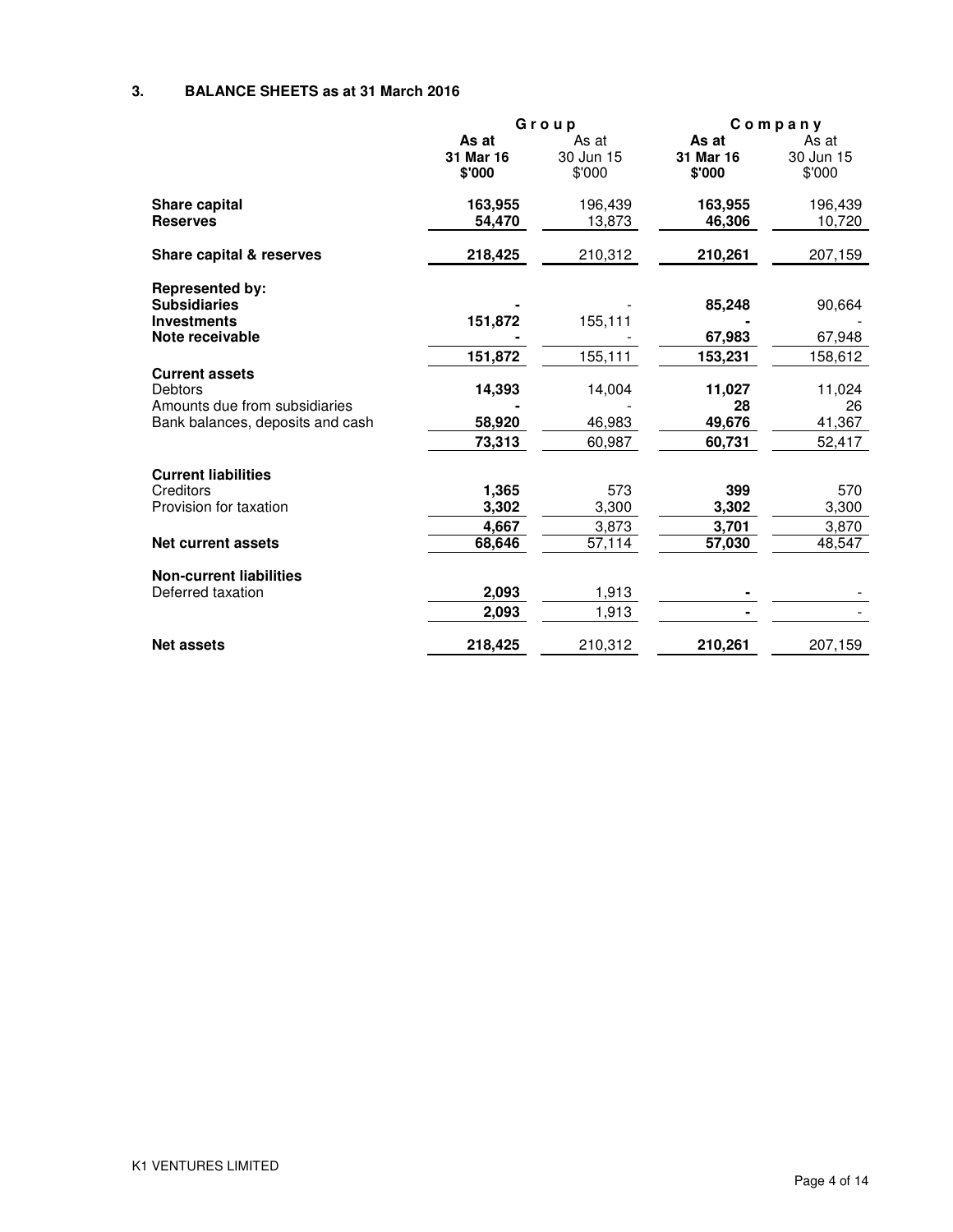### **NOTES TO BALANCE SHEETS**

#### 3a. Group's borrowings and debt securities

As at 31 March 2016, the Group did not have any borrowing (30 June 2015: Nil).

### 3b. Net asset value

|                                                  | <b>GROUP</b> |           |           | <b>COMPANY</b> |           |           |
|--------------------------------------------------|--------------|-----------|-----------|----------------|-----------|-----------|
|                                                  | As at        | As at     |           | As at          | As at     |           |
|                                                  | 31 Mar 16    | 30 Jun 15 | $+/(-)$ % | 31 Mar 16      | 30 Jun 15 | $+$ /(-)% |
|                                                  |              |           |           |                |           |           |
| Net asset value<br>per ordinary share #          | \$0.50       | \$0.49    | 2.0       | \$0.49         | \$0.48    | 2.1       |
| Net tangible asset value<br>per ordinary share # | \$0.50       | \$0.49    | 2.0       | \$0.49         | \$0.48    | 2.1       |

# Based on issued share capital of 433,123,585 ordinary shares as at the end of the financial period (30 June 2015: 433,123,585). The comparative figures for net asset value per ordinary share and net tangible asset per ordinary share have been adjusted for the share consolidation.

### 3c. Balance sheet review

Group shareholders' funds increased from \$210.3 million at 30 June 2015 to \$218.4 million at 31 March 2016. The increase was attributable to comprehensive income for the period of \$131.6 million partially offset by capital and dividend distributions paid to shareholders of \$123.4 million. Comprehensive income for the period was driven by Group net profit, as a result of investment income from Knowledge Universe Holdings LLC ("KUH") pertaining to the receipt of cash distributions of approximately \$144.4 million.

Group total assets increased from \$216.1 million at 30 June 2015 to \$225.2 million at 31 March 2016 mainly due to cash distributions received from KUH, partially offset by distributions paid to shareholders.

Group total liabilities increased from \$5.8 million at 30 June 2015 to \$6.8 million at 31 March 2016, as a result of an increase in creditors.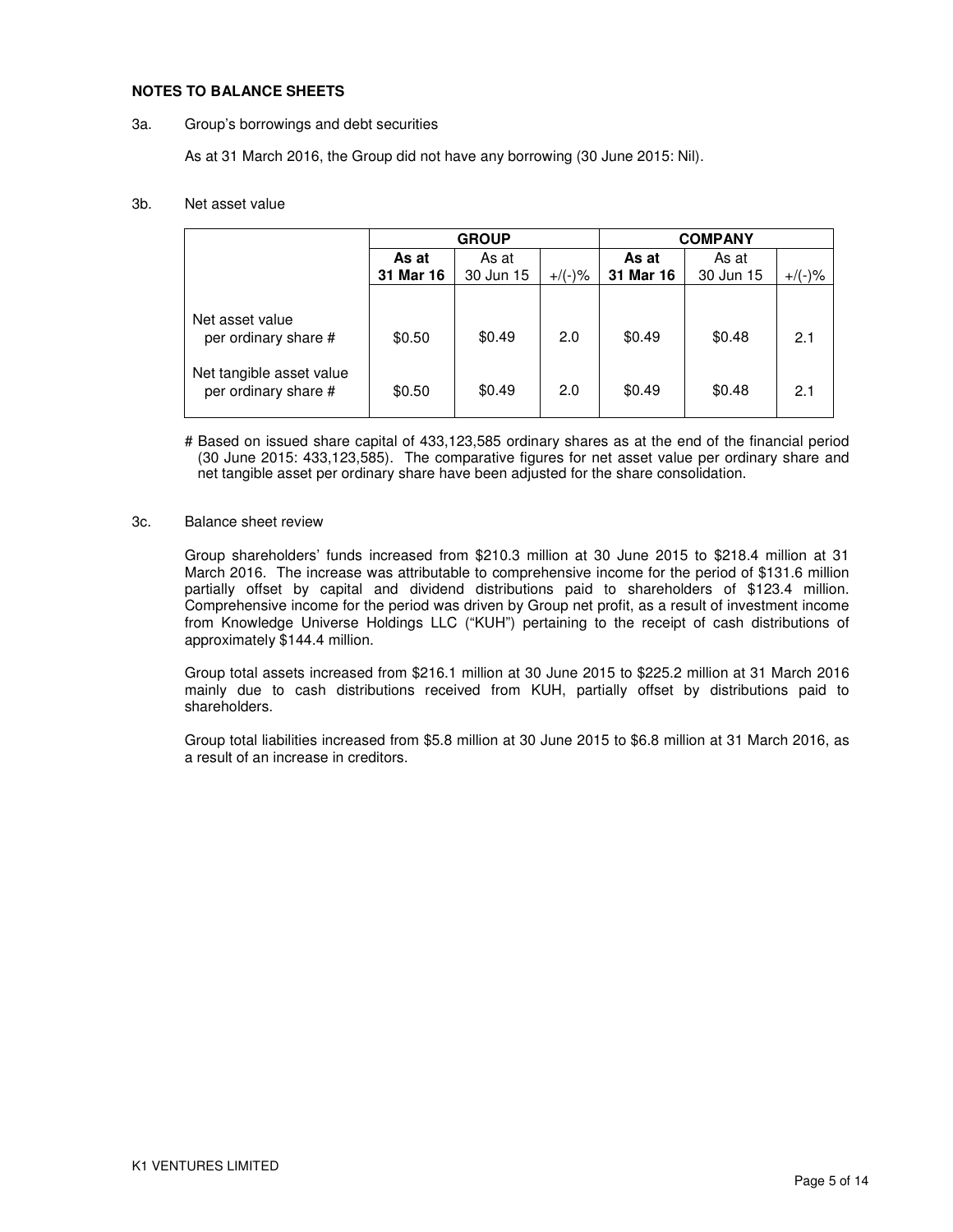### **4. STATEMENTS OF CHANGES IN EQUITY for the third quarter and nine months ended 31 March 2016**

## 4a. Statement of Changes in Equity of the Group

|                                                            | Attributable to owners of the Company |                   |                    |                 |                      |  |  |
|------------------------------------------------------------|---------------------------------------|-------------------|--------------------|-----------------|----------------------|--|--|
|                                                            |                                       |                   | Foreign            |                 |                      |  |  |
|                                                            |                                       |                   | <b>Exchange</b>    |                 | Share                |  |  |
|                                                            | Share                                 | <b>Fair Value</b> | <b>Translation</b> | Revenue         | Capital &            |  |  |
|                                                            | <b>Capital</b>                        | <b>Reserve</b>    | <u>Account</u>     | <b>Reserves</b> | <b>Reserves</b>      |  |  |
|                                                            | \$'000                                | \$'000            | \$'000             | \$'000          | \$'000               |  |  |
| 2016                                                       |                                       |                   |                    |                 |                      |  |  |
| As at 1 July 2015                                          | 196,439                               | (155)             | (13, 391)          | 27,419          | 210,312              |  |  |
| Total comprehensive income for first half                  |                                       |                   |                    |                 |                      |  |  |
| Profit for first half                                      |                                       |                   |                    | 78,859          | 78,859               |  |  |
| Other comprehensive income*                                |                                       | (2, 286)          | 23,249             |                 | 20,963               |  |  |
| Total comprehensive income for first half                  |                                       | (2, 286)          | 23,249             | 78,859          | 99,822               |  |  |
| Transactions with owners, recognised directly<br>in equity |                                       |                   |                    |                 |                      |  |  |
| Capital distribution                                       | (32, 484)                             |                   |                    |                 | (32, 484)            |  |  |
| As at 31 December 2015                                     | 163,955                               | (2, 441)          | 9,858              | 106,278         | 277,650              |  |  |
| Total comprehensive income for third quarter               |                                       |                   |                    |                 |                      |  |  |
| Profit for third quarter                                   |                                       |                   |                    |                 | 34,955               |  |  |
|                                                            |                                       |                   |                    | 34,955          |                      |  |  |
| Other comprehensive income*                                |                                       | 736               | (3,960)            |                 | (3, 224)             |  |  |
| Total comprehensive income for third quarter               |                                       | 736               | (3,960)            | 34,955          | 31,731               |  |  |
| Transactions with owners, recognised directly<br>in equity |                                       |                   |                    |                 |                      |  |  |
| Dividend paid                                              |                                       |                   |                    | (90, 956)       | (90, 956)            |  |  |
| As at 31 March 2016                                        | 163,955                               | (1,705)           | 5,898              | 50,277          | 218,425              |  |  |
|                                                            |                                       |                   |                    |                 |                      |  |  |
| 2015                                                       |                                       |                   |                    |                 |                      |  |  |
| As at 1 July 2014                                          | 196,439                               | (8, 120)          | (20, 915)          | 89,115          | 256,519              |  |  |
| Total comprehensive income for first half                  |                                       |                   |                    |                 |                      |  |  |
| Profit for first half                                      |                                       |                   |                    | 33,972          | 33,972               |  |  |
| Other comprehensive income*                                |                                       | (5, 475)          | 5,612              |                 | 137                  |  |  |
| Total comprehensive income for first half                  |                                       | (5, 475)          | 5,612              | 33,972          | 34,109               |  |  |
| Transactions with owners, recognised directly<br>in equity |                                       |                   |                    |                 |                      |  |  |
| Dividend paid                                              |                                       |                   |                    | (54, 140)       |                      |  |  |
| As at 31 December 2014                                     | 196,439                               | (13, 595)         | (15, 303)          | 68,947          | (54, 140)<br>236,488 |  |  |
|                                                            |                                       |                   |                    |                 |                      |  |  |
| Total comprehensive income for third quarter               |                                       |                   |                    |                 |                      |  |  |
| Profit for third quarter                                   |                                       |                   |                    | 5,041           | 5,041                |  |  |
| Other comprehensive income*                                |                                       | 2,046             | 3,944              |                 | 5,990                |  |  |
| Total comprehensive income for third quarter               |                                       | 2,046             | 3,944              | 5,041           | 11,031               |  |  |
| Transactions with owners, recognised directly<br>in equity |                                       |                   |                    |                 |                      |  |  |
| Dividend paid                                              |                                       |                   |                    | (32, 485)       | (32, 485)            |  |  |
| As at 31 March 2015                                        | 196,439                               | (11, 549)         | (11, 359)          | 41,503          | 215,034              |  |  |
|                                                            |                                       |                   |                    |                 |                      |  |  |

\* Details of other comprehensive income have been included in the consolidated statement of comprehensive income.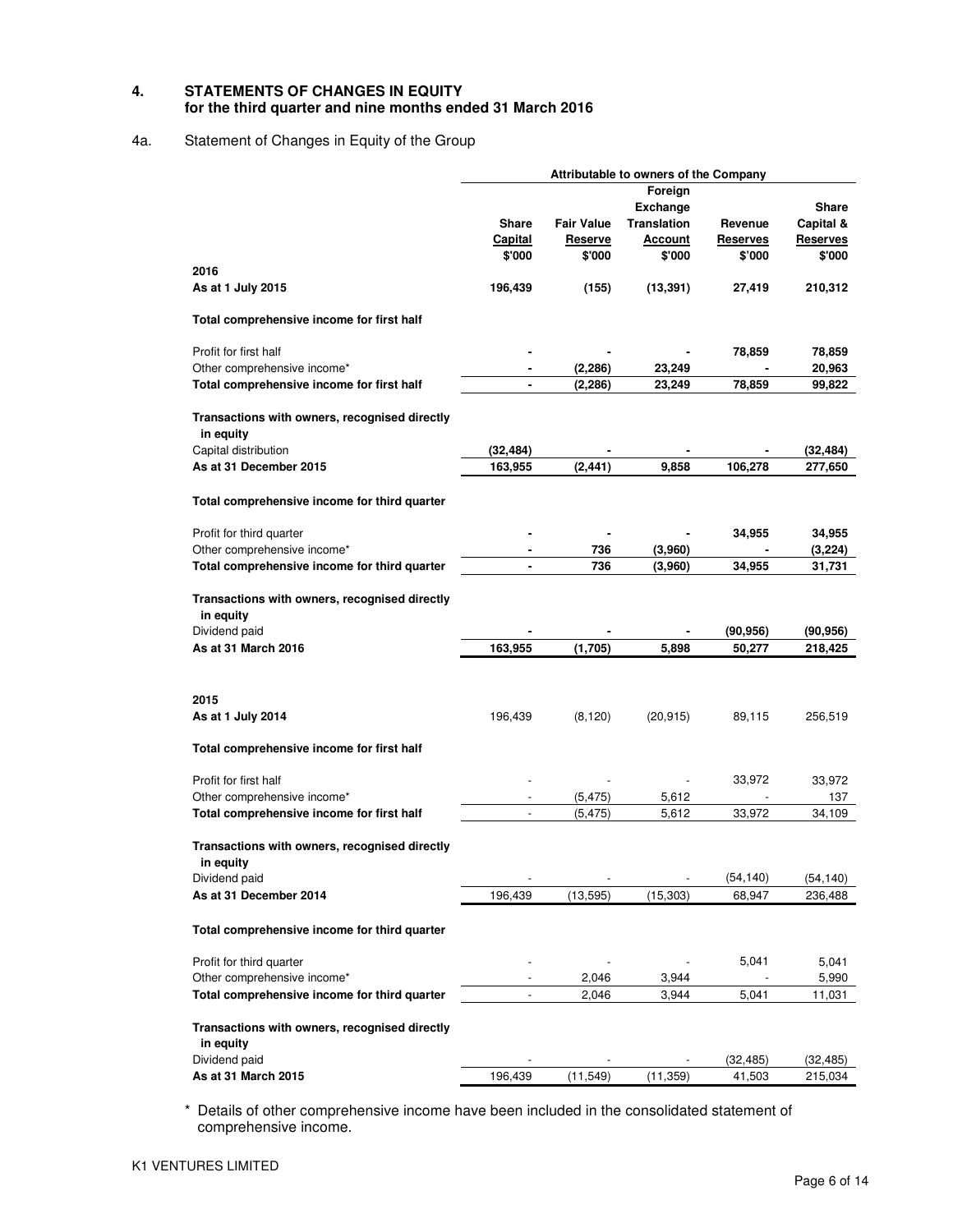# 4b. Statement of Changes in Equity of the Company

|                                                            | Share          | <b>Fair Value</b> | Revenue          |                  |
|------------------------------------------------------------|----------------|-------------------|------------------|------------------|
|                                                            | Capital        | Reserve           | <b>Reserves</b>  | Total            |
|                                                            | \$'000         | \$'000            | \$'000           | \$'000           |
|                                                            |                |                   |                  |                  |
| 2016                                                       |                |                   |                  |                  |
| As at 1 July 2015                                          | 196,439        |                   | 10,720           | 207,159          |
| Total comprehensive income for first half                  |                |                   |                  |                  |
| Profit for first half                                      |                |                   |                  |                  |
| Total comprehensive income for first half                  |                |                   | 92,274<br>92,274 | 92,274<br>92,274 |
|                                                            |                |                   |                  |                  |
| Transactions with owners, recognised directly<br>in equity |                |                   |                  |                  |
| Capital distribution                                       | (32, 484)      | $\blacksquare$    |                  | (32, 484)        |
| As at 31 December 2015                                     | 163,955        |                   | 102,994          | 266,949          |
| Total comprehensive income for third quarter               |                |                   |                  |                  |
| Profit for third quarter                                   |                | $\blacksquare$    | 34,268           | 34,268           |
| Total comprehensive income for third quarter               |                |                   | 34,268           | 34,268           |
|                                                            |                |                   |                  |                  |
| Transactions with owners, recognised directly<br>in equity |                |                   |                  |                  |
| Dividend paid                                              |                |                   | (90, 956)        | (90, 956)        |
| As at 31 March 2016                                        | 163,955        |                   | 46,306           | 210,261          |
| 2015<br>As at 1 July 2014                                  | 196,439        | (924)             | 6,512            | 202,027          |
| Total comprehensive income for first half                  |                |                   |                  |                  |
| Profit for first half                                      |                |                   | 86,249           | 86,249           |
| Other comprehensive income                                 |                | 924               |                  | 924              |
| Total comprehensive income for first half                  |                | 924               | 86,249           | 87,173           |
| Transactions with owners, recognised directly<br>in equity |                |                   |                  |                  |
| Dividend paid                                              |                |                   | (54, 140)        | (54, 140)        |
| As at 31 December 2014                                     | 196,439        |                   | 38,621           | 235,060          |
| Total comprehensive income for third quarter               |                |                   |                  |                  |
| Profit for third quarter                                   |                |                   | 3,984            | 3,984            |
| Total comprehensive income for third quarter               | $\overline{a}$ | $\frac{1}{2}$     | 3,984            | 3,984            |
| Transactions with owners, recognised directly<br>in equity |                |                   |                  |                  |
| Dividend paid                                              |                |                   | (32, 485)        | (32,485)         |
| As at 31 March 2015                                        | 196,439        |                   | 10,120           | 206,559          |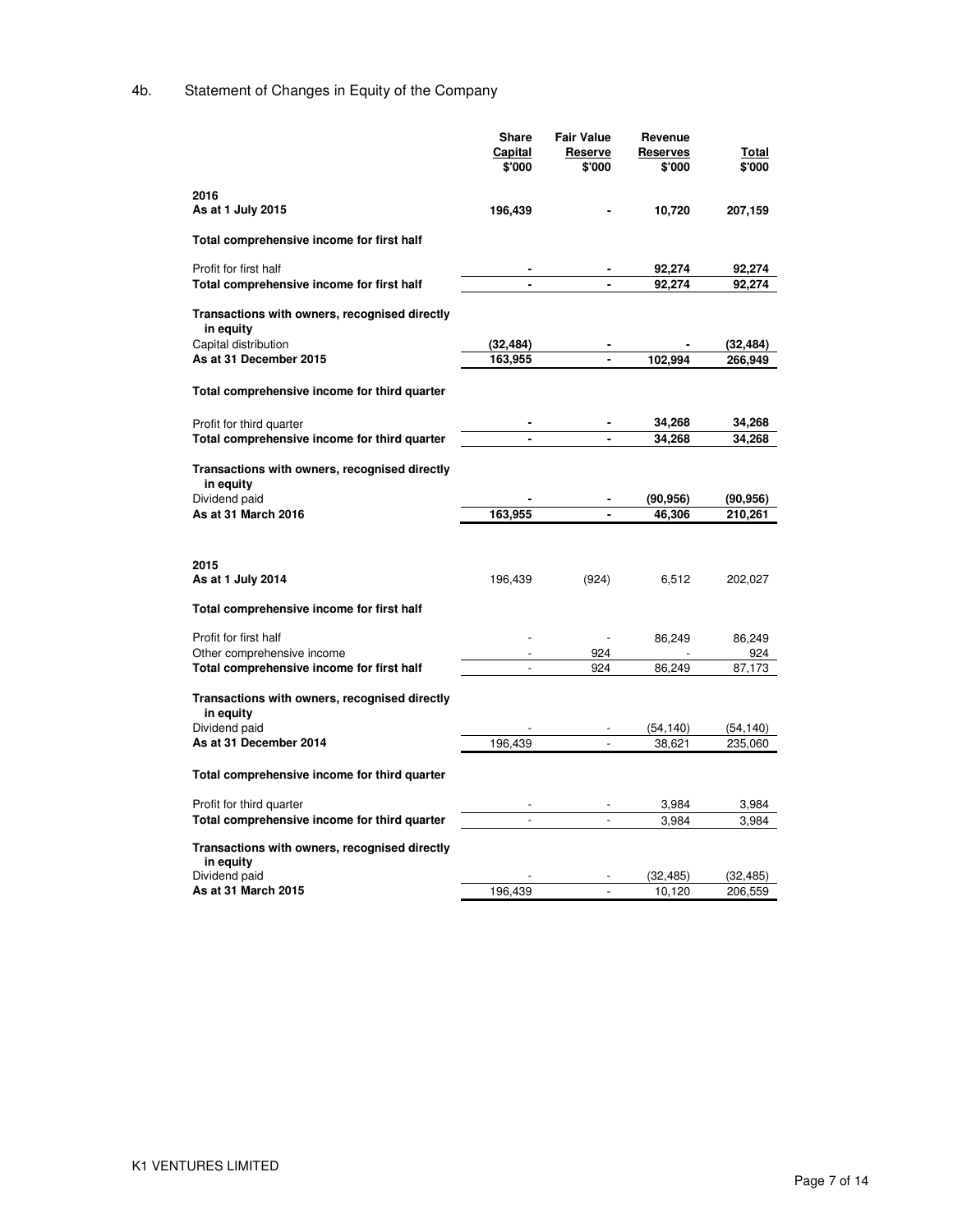#### 4c. Share capital

Since 31 December 2015, there was no issue of ordinary shares by the Company.

As at 31 March 2016, the total number of issued shares was 433,123,585 (30 June 2015: 2,165,618,003 before share consolidation).

On 9 December 2015, the Company completed the share consolidation of every five existing issued ordinary shares into one ordinary share. This resulted in 433,123,585 consolidated shares as at 9 December 2015. The share consolidation was effected pursuant to the approval of shareholders at an Extraordinary General Meeting held on 29 October 2015.

As at 31 March 2016, there were no option (31 March 2015: nil) to take up unissued ordinary shares of the Company.

As at 31 March 2016, the Company was not holding any treasury shares (31 March 2015: nil).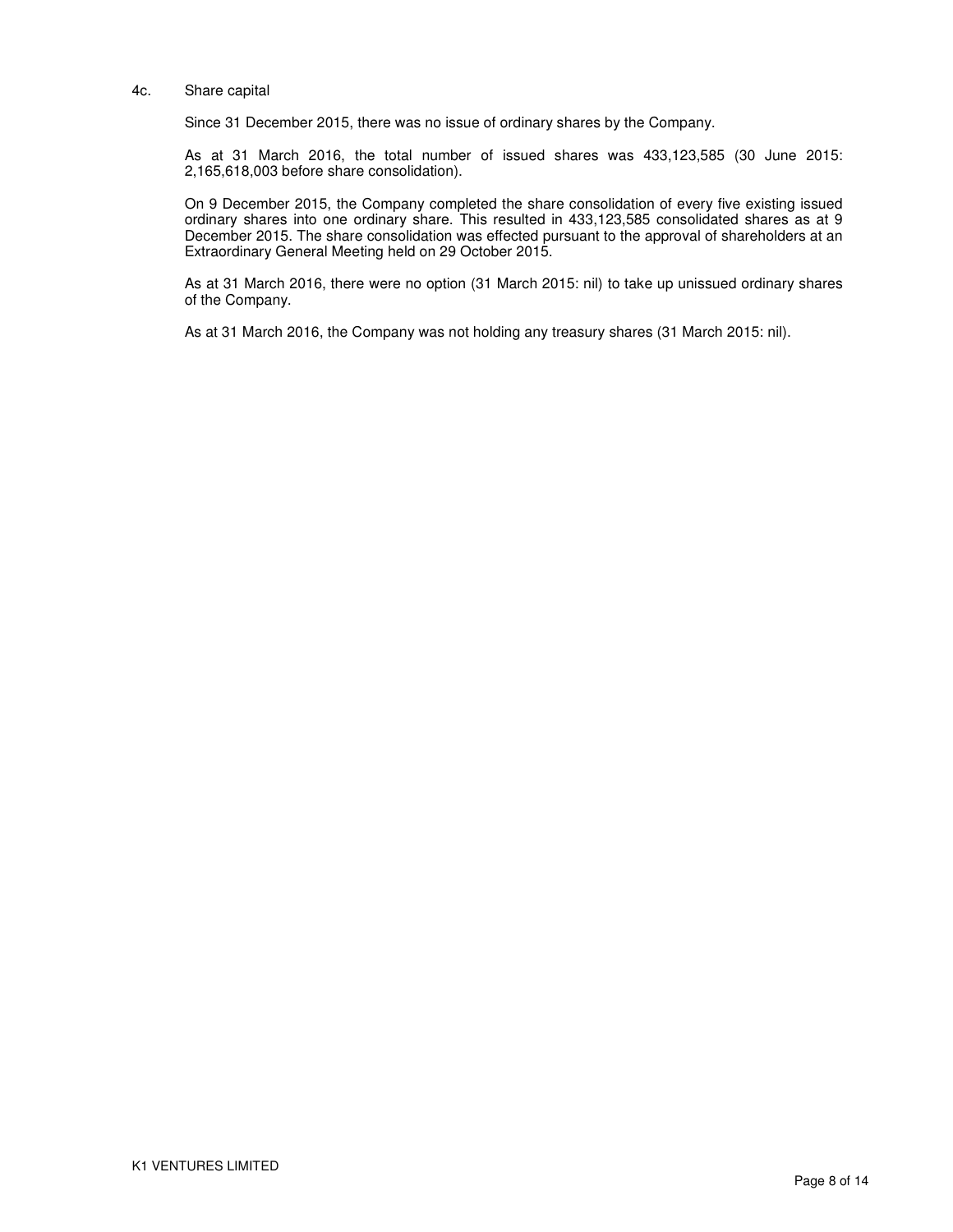### **5. CONSOLIDATED STATEMENT OF CASH FLOWS for the third quarter and nine months ended 31 March 2016**

|                                                                                         |      | <b>Third Quarter</b> |                     | <b>Nine Months</b>  |                     |
|-----------------------------------------------------------------------------------------|------|----------------------|---------------------|---------------------|---------------------|
|                                                                                         | Note | 1 Jan 16<br>to       | 1 Jan 15<br>to      | 1 Jul 15<br>to      | 1 Jul 14<br>to      |
|                                                                                         |      | 31 Mar 16<br>\$'000  | 31 Mar 15<br>\$'000 | 31 Mar 16<br>\$'000 | 31 Mar 15<br>\$'000 |
| <b>CASH FLOWS FROM OPERATING ACTIVITIES</b>                                             |      |                      |                     |                     |                     |
| Profit before tax                                                                       |      | 35,816               | 5,926               | 116,629             | 44,894              |
| Adjustments:                                                                            |      |                      |                     |                     |                     |
| Amortised debt discount                                                                 |      | (621)                | (687)               | (2,014)             | (1, 875)            |
| Exchange loss on liquidation of subsidiary                                              |      | 2,417                |                     | 20,050              |                     |
| Profit on sale of investments                                                           |      |                      |                     |                     | (27, 359)           |
| Cash flow from operations before changes in working capital<br>Working capital changes: |      | 37,612               | 5,239               | 134,665             | 15,660              |
| <b>Debtors</b>                                                                          |      | 739                  | (947)               | 185                 | (759)               |
| Creditors                                                                               |      | (162)                | 444                 | 792                 | (1,281)             |
| Translation of foreign subsidiaries and others                                          |      | 2,101                | (3,890)             | (1, 194)            | (8, 294)            |
| <b>Cash from operations</b>                                                             |      | 40,290               | 846                 | 134,448             | 5,326               |
| Income taxes paid, net of refunds received                                              |      | (767)                | (1, 324)            | (3, 111)            | (2,691)             |
| Net cash from/(used in) operating activities                                            |      | 39,523               | (478)               | 131,337             | 2,635               |
| <b>CASH FLOWS FROM INVESTING ACTIVITIES</b>                                             |      |                      |                     |                     |                     |
| Net proceeds from disposal and capital distribution of investments                      |      |                      | 422                 | 4,029               | 46,225              |
| Net cash from investing activities                                                      |      |                      | 422                 | 4,029               | 46,225              |
| <b>CASH FLOWS FROM FINANCING ACTIVITIES</b>                                             |      |                      |                     |                     |                     |
| Capital distribution                                                                    |      |                      |                     | (32, 484)           |                     |
| Dividend paid to shareholders of the Company                                            |      | (90, 956)            | (32, 485)           | (90, 956)           | (86, 625)           |
| Net cash used in financing activities                                                   |      | (90, 956)            | (32, 485)           | (123, 440)          | (86, 625)           |
| Net (decrease)/increase in cash and cash equivalents                                    |      | (51, 433)            | (32, 541)           | 11,926              | (37,765)            |
| Cash and cash equivalents as at beginning of period                                     |      | 111,371              | 66,503              | 46,983              | 70,602              |
| Effects of exchange rate changes on cash and cash                                       |      |                      |                     |                     |                     |
| equivalents                                                                             |      | (1,018)              | 1,206               | 11                  | 2,331               |
| Cash and cash equivalents at end of period                                              | 5a   | 58,920               | 35,168              | 58,920              | 35,168              |

# **NOTES TO CONSOLIDATED STATEMENT OF CASH FLOWS**

5a. Bank balances, deposits and cash

| <u>Barn baranced, appoint and capit</u> |                     |                     |
|-----------------------------------------|---------------------|---------------------|
|                                         | As at               | As at               |
|                                         | 31 Mar 16<br>\$'000 | 31 Mar 15<br>\$'000 |
| Bank balances, deposits and cash        | 55,343              | 8,250               |
| Deposits with related parties           | 3,577               | 26,918              |
| Cash and cash equivalents               | 58,920              | 35,168              |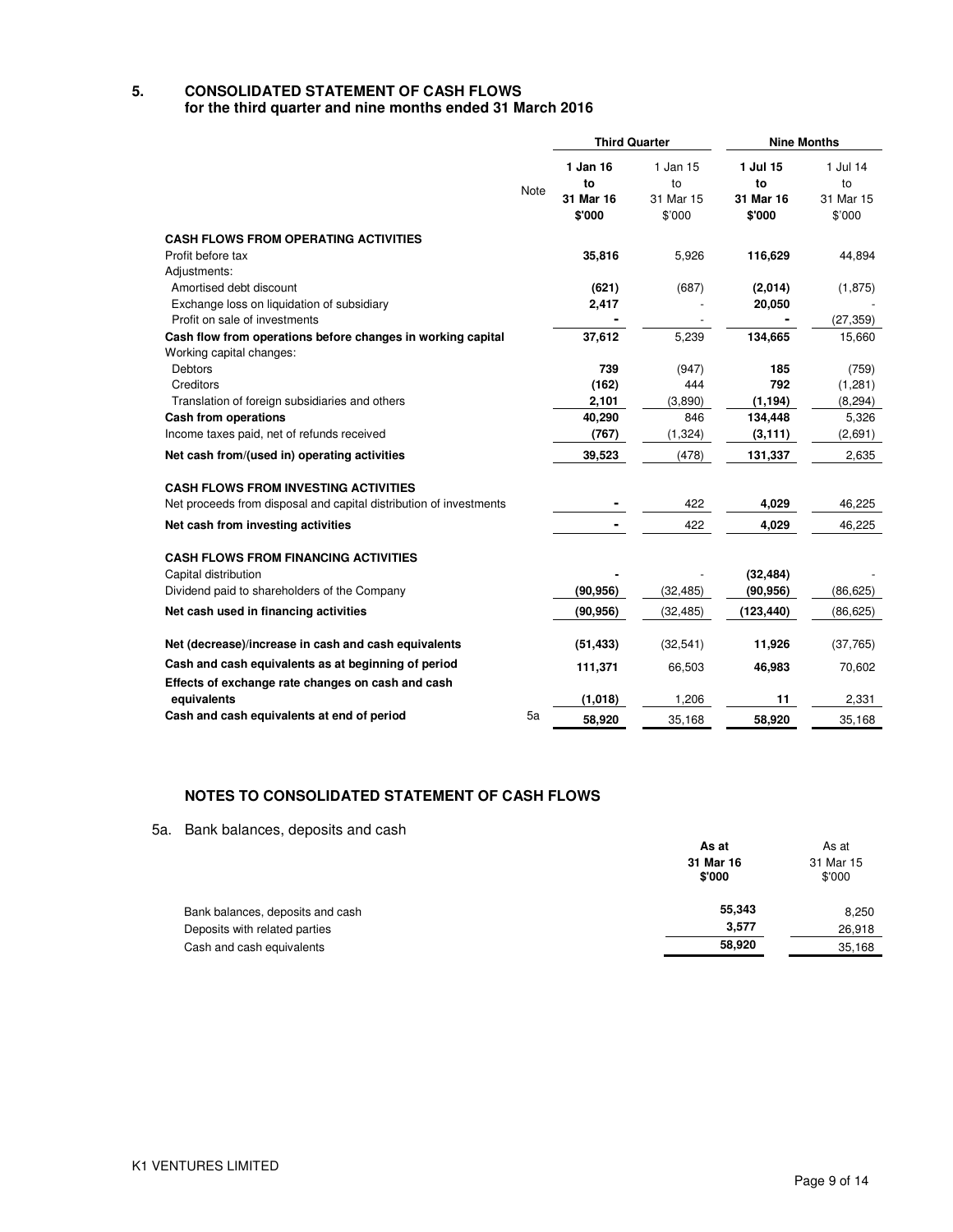### **6. AUDIT**

The financial statements have not been audited nor reviewed by the Company's auditors.

### **7. AUDITORS' REPORT**

Not applicable

### **8. ACCOUNTING POLICIES**

The Group has applied the same accounting policies and methods of computation in the financial statements for the current financial period compared with those of the audited financial statements as at 30 June 2015.

### **9. CHANGES IN THE ACCOUNTING POLICIES**

The Group adopted the new/revised FRS that are relevant to the Group and effective for annual periods beginning on or after 1 July 2015. The adoption of these new and revised FRSs did not result in any substantial impact on the financial statements of the Group.

### **10. REVIEW OF GROUP PERFORMANCE**

For the third quarter, Group revenue of \$51.7 million was \$48.6 million above the comparable prior year quarter due to investment income from KUH of \$48.5 million attributable to the receipt of a cash distribution from the sale of the international childcare operations. Group profit before tax and Group profit for the quarter were higher than the same quarter in the previous year by \$29.9 million. This was due to investment income from KUH, partly offset by an increase in other operating expenses, driven by the Greenstreet carried interest related to the proceeds received by the Group from the KUH Investment, and a foreign exchange loss of \$5.1 million attributable to weakening of the US dollar during the period.

For the first nine months, Group revenue was \$154.6 million compared to \$57.5 million in the corresponding prior year period driven by investment income from KUH of \$144.4 million, partially offset by the absence of profit from the sale of China Auto which took place in the previous year.

Group profit before tax was \$116.6 million for the first nine months ended 31 March 2016 as compared to \$44.9 million for the same period in the previous year. The increase was due to investment income from the Group's investment in KUH, partially offset by higher Group operating expenses and a gain of \$27.4 million from the sale of China Auto in the prior year. The increase in Group operating expenses as compared to the same period in the prior year was mainly attributable to an exchange loss of \$20.1 million related to the voluntary liquidation of Focus Up Holdings Limited, as well as the Greenstreet carried interest related to the proceeds received by the Group from the KUH Investment. In addition, the Group realized a foreign exchange gain of \$7.3 million in the prior year period. Group EBITDA of \$116.6 million was \$71.7 million above the prior year period driven by investment income from KUH.

The decrease in Group taxation for the first nine months was mainly due to tax arising from the sale of China Auto in the prior year. Group profit attributable to shareholders for the first nine months was \$113.8 million compared to \$39.0 million for the corresponding period in the previous year, and earnings per share was 26.28 cents.

In the opinion of the Directors, no factor has arisen between 31 March 2016 and the date of this report which would materially affect the results of the Group and the Company for the period just ended.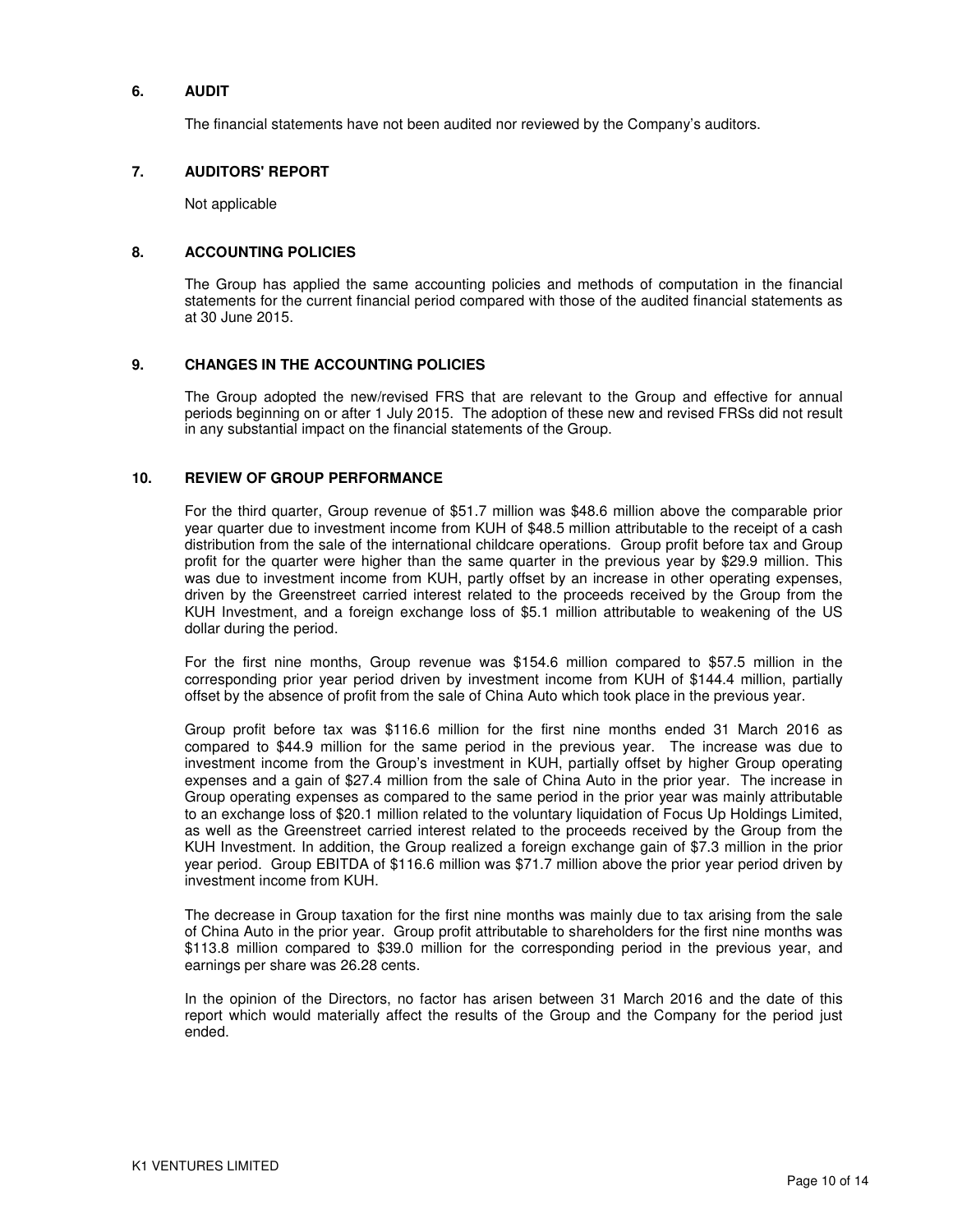## **11. VARIANCE FROM FORECAST STATEMENT**

No forecast for the nine months ended 31 March 2016 was previously provided.

### **12. PROSPECTS**

The Board has determined that the Company will not be making any new investments, but will focus its efforts on managing the current portfolio of assets and, at the appropriate time, realizing such assets. This will enable the Company to maximize value from the proceeds from any realization of assets and to return the same to shareholders as appropriate.

### **13. DIVIDEND**

### 13a. Current Financial Period Reported On

Any dividend recommended for the current financial period reported on? Yes

| Name of Dividend   | Interim    |
|--------------------|------------|
| Dividend type      | Cash       |
| Dividend per share | 9.0 cents  |
| Tax rate           | Tax exempt |

The Board of Directors is pleased to declare a tax exempt one-tier interim dividend of 9.0 cents per share (2015: nil). The dividend, which arose from the realization of assets, will be paid to shareholders on 18 May 2016.

13b. Corresponding Period of the Immediately Preceding Financial Year

Any dividend declared for the corresponding period of the immediately preceding financial year? No

13c. Date Payable

18 May 2016

13d. Books Closure Date

Notice is hereby given that, the Share Transfer Books and Register of Members of the Company will be closed on 6 May 2016 at 5.00 p.m. for the preparation of dividend warrants. Duly completed transfers in respect of ordinary shares in the capital of the Company ("Shares") received by the Company's Registrar, B.A.C.S. Private Limited, at 8 Robinson Road, #03-00 ASO Building, Singapore 048544 up to 5.00 p.m. on 6 May 2016 will be registered to determine shareholders' entitlement to the interim dividend. Members whose securities accounts with The Central Depository (Pte) Limited are credited with Shares at 5.00 p.m. on 6 May 2016 will be entitled to the interim dividend.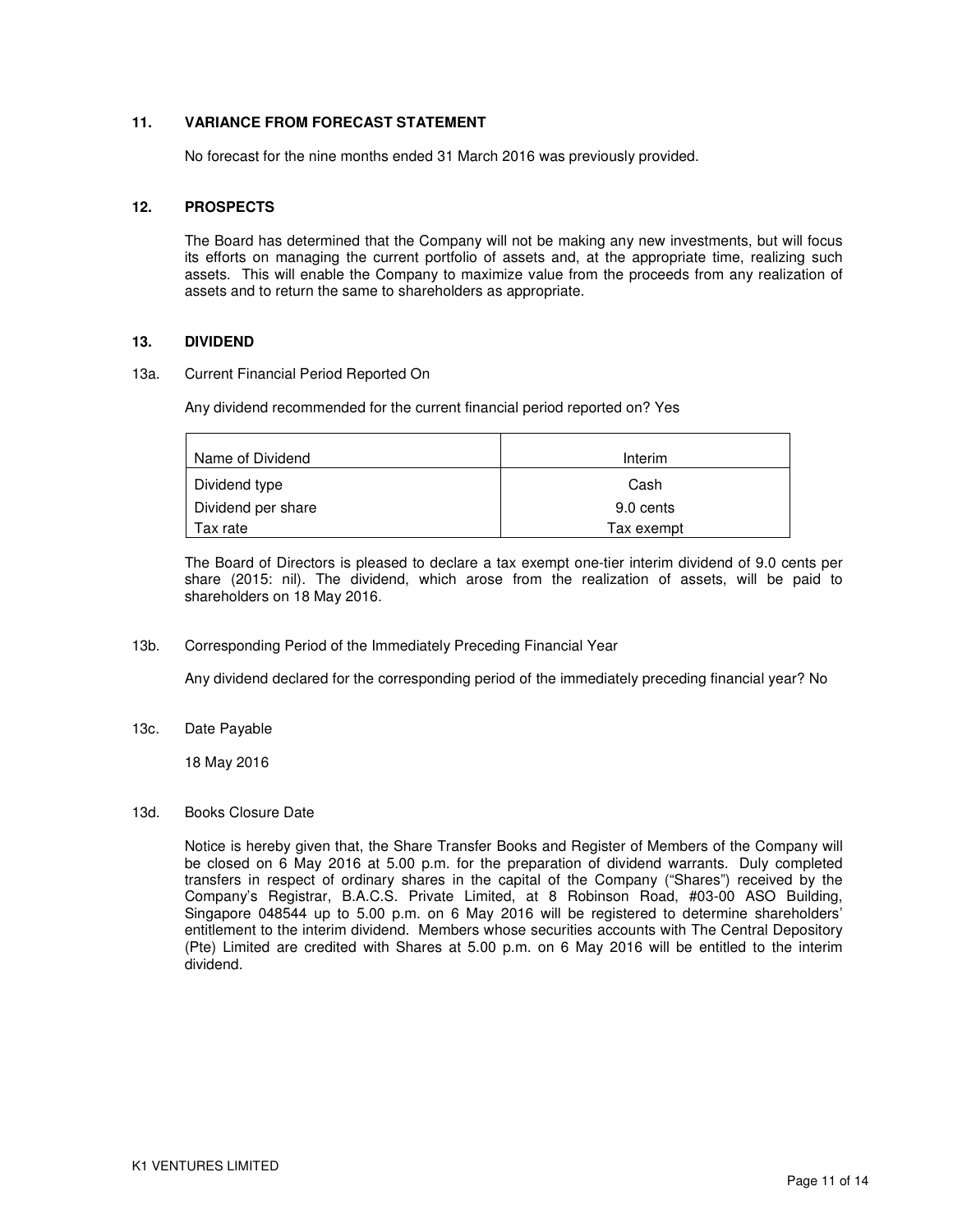### **14. SEGMENT ANALYSIS**

### **Geographical Information**

### **Nine months ended 31 March 2016**

|                    | <b>Singapore</b><br>\$'000 | $USA\sqrt[6]{000}$ | Others<br>\$'000 | Total<br>\$'000 |
|--------------------|----------------------------|--------------------|------------------|-----------------|
| External sales     | 101                        | 154.501            |                  | 154.605         |
| Non-current assets | ٠                          | 151.872            | ٠                | 151.872         |

### **Nine months ended 31 March 2015**

|                    | Singapore<br>\$'000 | JSA<br>\$'000 | Others<br>\$'000 | $\tau$ otal<br>\$'000 |
|--------------------|---------------------|---------------|------------------|-----------------------|
| External sales     | 92                  | 8.818         | 48.598           | 57.508                |
| Non-current assets | $\sim$              | 159.688       | 3.242            | 162.930               |

### Notes:

- (a) The Group has only one reportable operating segment: Investments. The Group's Investment activities consist of the Group's investments in quoted and unquoted investments.
- (b) The Group's operating segment operates in three main geographical areas. The operating activities and investment activities are predominantly in the USA. Singapore is the home country of the Company and its assets are mainly cash and cash equivalents.
- (c) For the nine months ended 31 March 2016 and 31 March 2015, no single external customer accounted for 10% or more of the Group's revenue.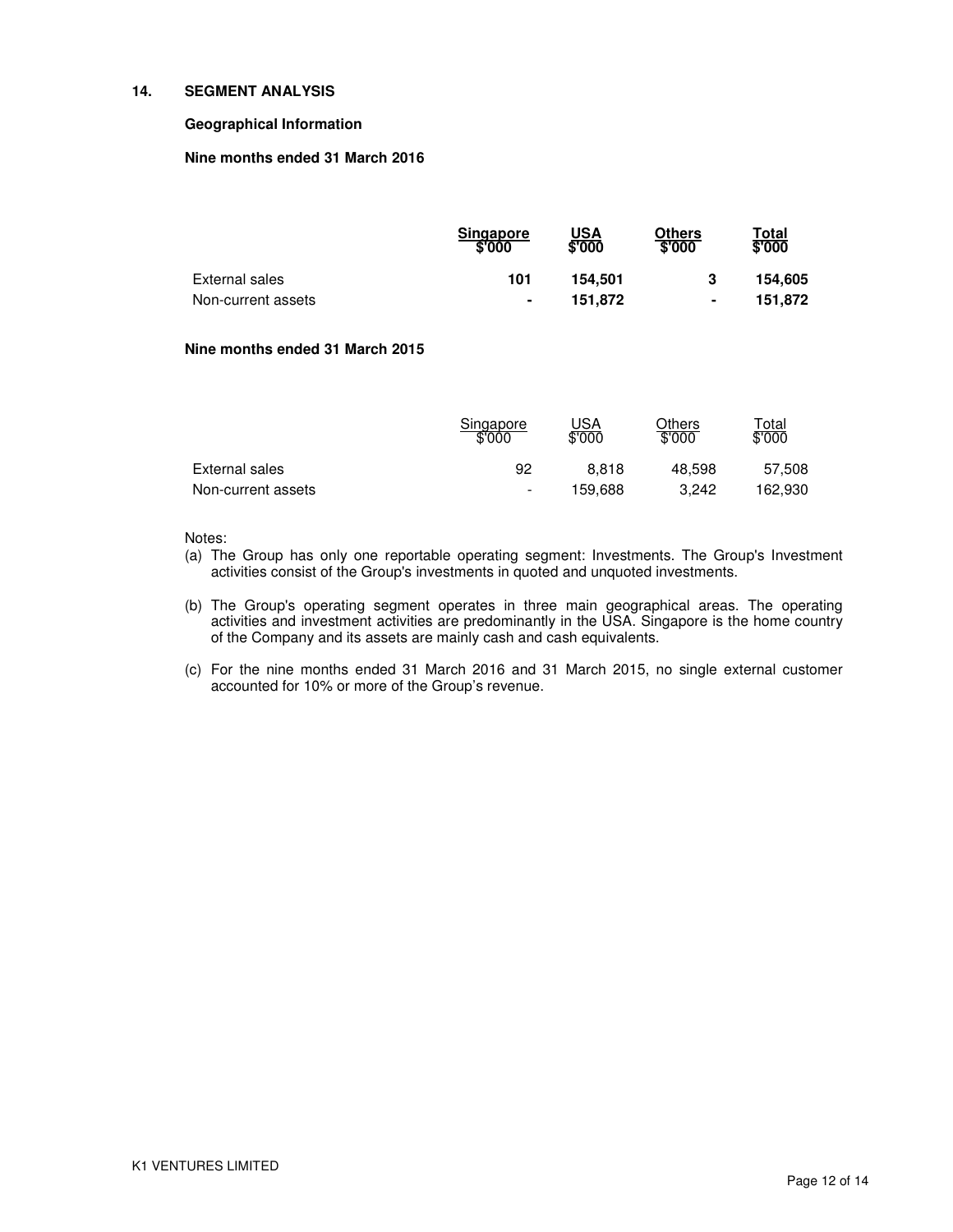### **15. REVIEW OF SEGMENT PERFORMANCE**

Not applicable.

### **16. INTERESTED PERSON TRANSACTIONS**

The Group has obtained a general mandate from shareholders of the Company for interested person transactions in the Annual General Meeting held on 29 October 2015. During the financial period, the following interested person transactions were entered into by the Group:

| Name of Interested Person                                                | Aggregate value of all<br>interested person<br>transactions during the<br>financial year under<br>review (excluding<br>transactions less than<br>\$100,000 and transactions<br>conducted under<br>shareholders' mandate<br>pursuant to Rule 920) |                          | Aggregate value of all<br>interested person<br>transactions conducted<br>under a shareholders'<br>mandate pursuant to Rule<br>920 of the SGX Listing<br>Manual |                     |
|--------------------------------------------------------------------------|--------------------------------------------------------------------------------------------------------------------------------------------------------------------------------------------------------------------------------------------------|--------------------------|----------------------------------------------------------------------------------------------------------------------------------------------------------------|---------------------|
|                                                                          | 1 Jul 15                                                                                                                                                                                                                                         | 1 Jul 14                 | 1 Jul 15                                                                                                                                                       | 1 Jul 14            |
|                                                                          | to                                                                                                                                                                                                                                               | to                       | to                                                                                                                                                             | to                  |
|                                                                          | 31 Mar 16<br>\$'000                                                                                                                                                                                                                              | 31 Mar 15<br>\$'000      | 31 Mar 16<br>\$'000                                                                                                                                            | 31 Mar 15<br>\$'000 |
| <b>General Transactions</b><br>KCL Group*<br><b>Greenstreet Partners</b> |                                                                                                                                                                                                                                                  | -                        | 507<br>15,058                                                                                                                                                  | 489<br>2,089        |
| <b>Corporate Treasury Transactions</b><br><b>KCL Group</b>               |                                                                                                                                                                                                                                                  |                          | 3.681                                                                                                                                                          | 27,014              |
| Total                                                                    |                                                                                                                                                                                                                                                  | $\overline{\phantom{0}}$ | 19,246                                                                                                                                                         | 29,592              |

\* This amount includes the full financial year transaction with the interested person as per agreement.

## **17. CONFIRMATION THAT THE ISSUER HAS PROCURED UNDERTAKINGS FROM ALL ITS DIRECTORS AND EXECUTIVE OFFICERS**

The Company confirms that it has procured undertakings from all its directors and executive officers in the format set out in Appendix 7.7 under Rule 720(1) of the Listing Manual.

## **BY ORDER OF THE BOARD**

Winnie Mak Company Secretary 27 April 2016